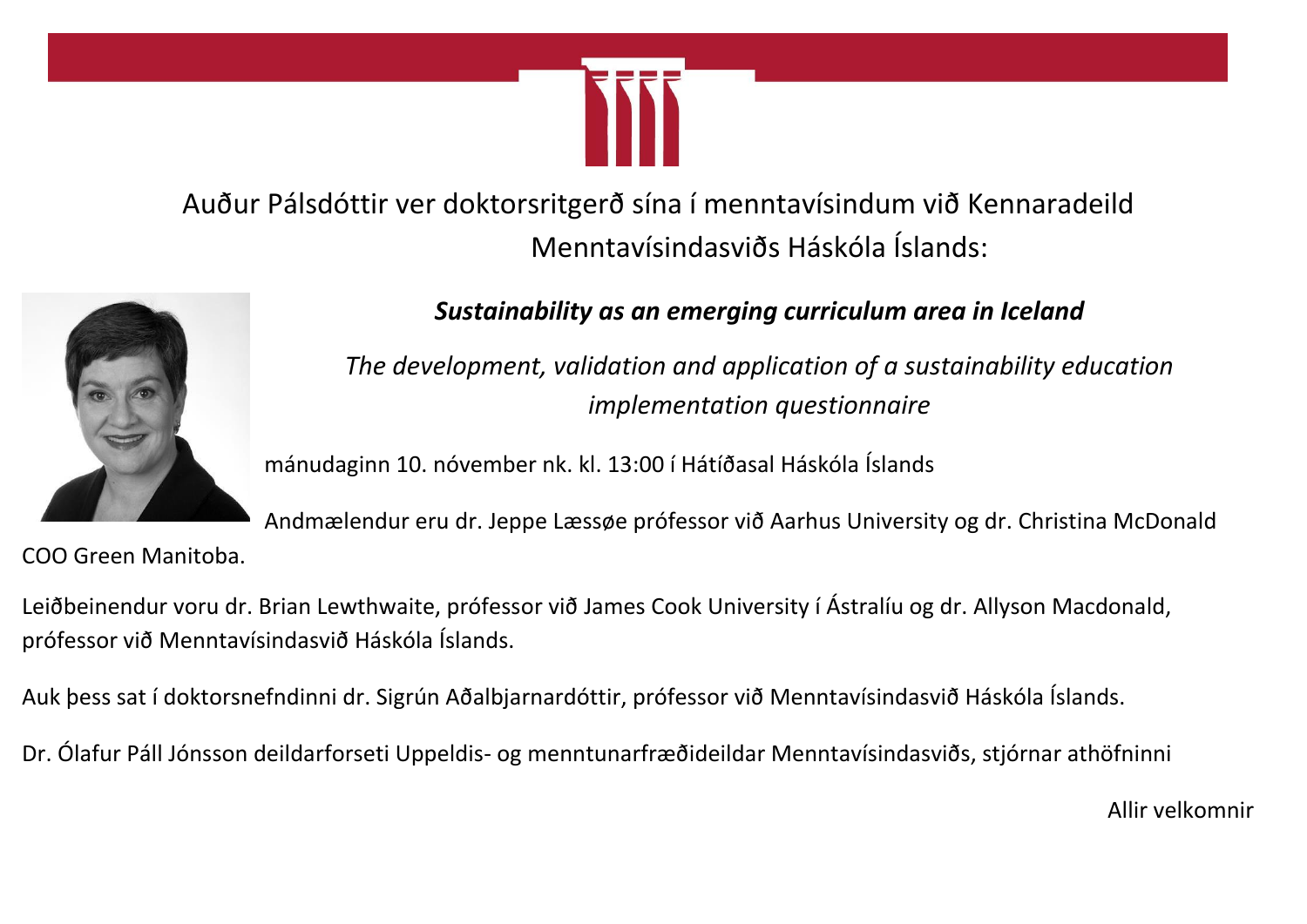Mánudaginn 10. nóvember nk. kl. 13 fer fram doktorsvörn frá Kennaradeild við Menntavísindasvið, Háskóla Íslands. Þá ver Auður Pálsdóttir ritgerð sína "*Sjálfbærni – námssvið í mótun á Íslandi. Þróun sjálfsmatstækis fyrir skóla / Sustainability as an emerging curriculum area in Iceland. The development, validation and application of a sustainability education implementation questionnaire.*

### Um verkefnið

### **Sjálfbærni – námssvið í mótun á Íslandi. Þróun sjálfsmatstækis fyrir skóla.**

Í þessari doktorsrannsókn var rýnt í sjálfbærni sem er einn af grunnþáttum menntunar í íslenskri aðalnámskrá frá 2011. Rannsóknin fór fram á árunum 2009–2013 og byggist á blönduðum aðferðum sem fólu í sér tvo eigindlega hluta og tvo megindlega hluta. Megintilgangur rannsóknarinnar var tvíþættur. Í fyrsta lagi var reynt að öðlast skilning á hvað hindri og hvað styðji vinnu með sjálfbærni sem nýjan grunnþátt menntunar í íslenskum grunnskólum. Í öðru lagi að búa til og prófa sjálfsmatstæki til notkunar fyrir kennara og skólastjórnendur í einstökum skólum til að kortleggja núverandi stöðu sjálfbærnimenntunar í skólanum og hver gætu verið næstu skref í skólaþróun.

Niðurstöður benda til þess að kennurum finnist viðfangsefni sem felast í sjálfbærnimenntun vandasöm, sérstaklega sú áskorun sem felst í því að markmið menntunar sé *geta til aðgerða*. Niðurstöður benda einnig til þess að skýrara samhengi þurfi að vera milli aðalnámskrárinnar og þriggja lögbundinna verkefna skóla, þ.e. sjálfsmats skóla, skólanámskrár og endurmenntunaráætlunar fyrir skólann.

Gerð og prófun mælitækisins um sjálfbærni í skólastarfi (SEIQ) gefur jákvæðar vísbendingar um gagnsemi þess. Samtöl við kennara og stjórnendur í nokkrum skólum hafa gefið til kynna að ferlið sem skólar eru hvattir til að fara í gegnum við notkun mælitækisins sé einmitt það ferli sem lýst er í fræðunum að beri árangur í þróun sjálfbærnimenntunar í skólastarfi. Mælitækið er ekki hannað til að láta tilteknar lausnir í té heldur gefa vísbendingar um hvaða þættir virðast hindra og hverjir stuðla að sjálfbærnimenntun í skólastarfinu. Þær vísbendingar má síðan nota sem grunn samræðna innan skólans, við mat og skipulag á umbótum. Í þessu samhengi er mælitækið talið vera réttmætt og spara tíma við greiningu á stöðu skóla.

## About the project

### **Sustainability as an emerging curriculum area in Iceland**

This research examined aspects associated with sustainability education, which is one of six fundamental concerns of the 2011 national curriculum in Iceland. The research was carried out between 2009 and 2013 and used a mixed method approach involving two studies in a qualitative phase followed by two studies in a quantitative phase. The general purpose of the study was twofold. First, it sought to gain an understanding of the constraints and contributors to the implementation of sustainability as an emerging curriculum area at compulsory school level in Iceland. Second, it endeavoured to develop an evaluation tool for teachers and school administrators to use collectively to identify their current situation and course of improvement for working with sustainability education.

The results suggest that teachers find the teaching task associated with sustainability education problematic, especially the challenge of developing action competence with students, a key feature of sustainability education in the Icelandic curriculum. A clearer synergy needs to exist between conducting school selfevaluation, developing a school curriculum that responds to the national curriculum, and formulating a plan of continuous professional development.